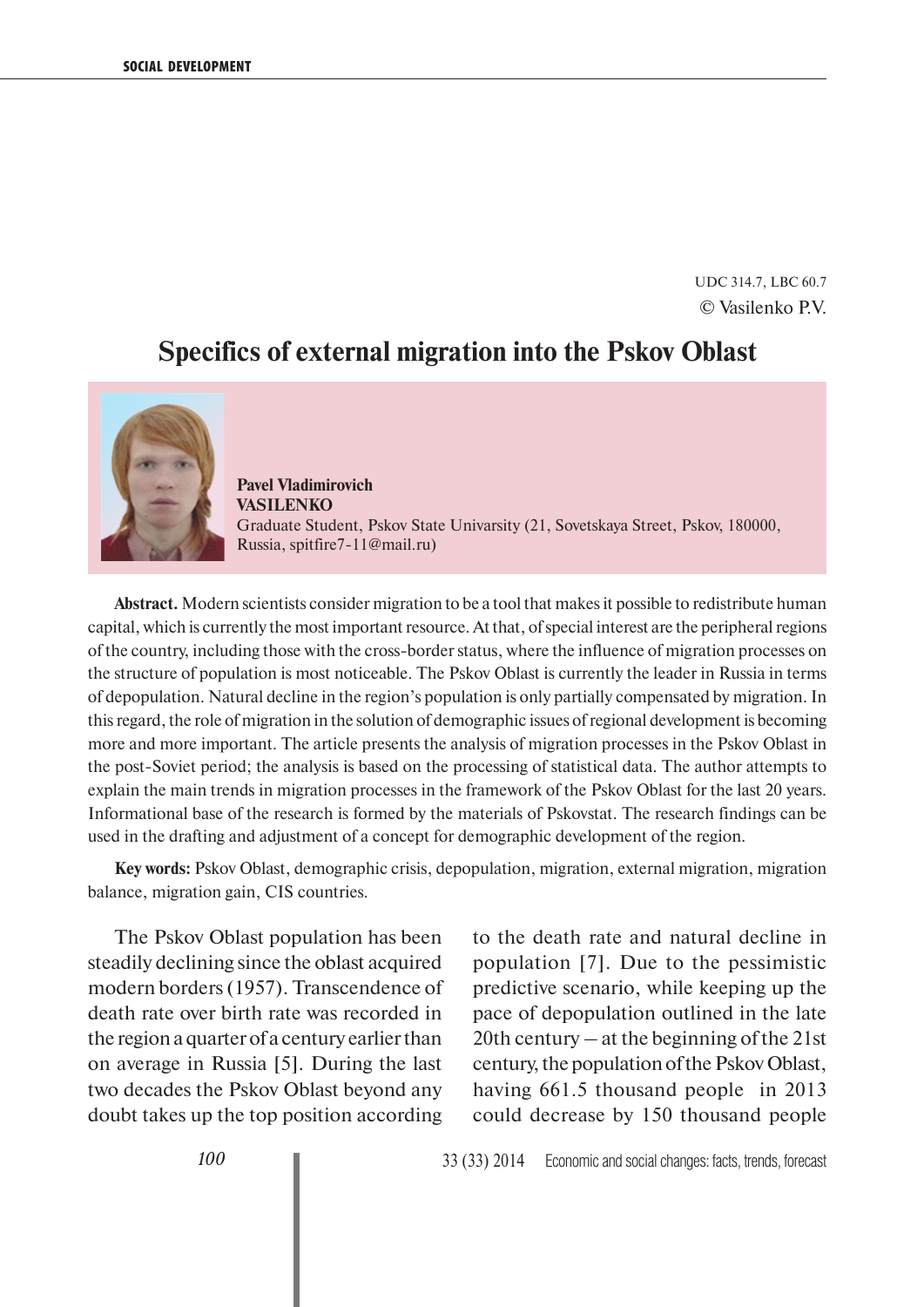in twenty years, i.e. almost by a quarter. Population of the Pskov Oblast comprises 1/215 (0.46%) of the country's population with density index higher than national average (2012). In the regions ranking according to the value of population the Pskov Oblast lost three points during the last twenty years and took 66th position in 2012. From 1990 the share of the region in the country's population reduced from 1/175 to 1/215. Fractional data interpretation is used by the author to estimate indicators objectively and proportionally and to define sufficiency extent, in particular, external migration figures.

In the demographic structure the share of people older than working age comprises more than a quarter of the region's population (about one third in the rural area) and continues to grow, that influences the increase of death rate. Alongside with high death rate among the people of working age and low birth rate, it forms natural decline in population. The share of migration in the structure of increase (decrease) in population of the region is growing.

Nowadays migration outflow to the metropolitan areas is compensated by inflow of migrants from foreign countries, consequently the migration balance comes up to zero. Since 1990 the negative balance has been observed, which is based on the results of seven years (2001, 2005–2010), but common balance has comprised +56.9 thousand people, which nevertheless could not overlap natural decline in population. Maximum figures of arrival were observed in the periods of 1990–1996 and 2011–2012; however, maximum balance over the whole period belonged to the first interval. It is associated with forced migration of the first half of 1990s mainly from the former republics of the USSR (further from the CIS and Baltic countries). The peak year of 1994 is worth mentioning, when the common migration balance coincides in fact with the number of people migrated from the foreign countries in the current year.

Among the territorial entities of the Russian Federation the region takes 53rd place according to the total number of migrants from the foreign countries arrived during the last twenty years. In that period migrants from the CIS and Baltic countries as well as from Georgia comprised on average 95% of migration inflow to Russia. Neighboring countries with the Pskov Oblast – the Baltic states and Belarus – are able to give far less migrants than Kazakhstan and countries from Central Asia, that based the migration population increase in Povolzhye and Kazakh border zone. Moreover, for the Baltic countries, which are the EU member-states, "west drift" is essential as well as for the whole former Soviet republics, therefore the center of attraction for them is situated the other way round from Russia. If we rank regions, which are neighbored by other countries on land according to the same indicator, the Pskov Oblast will take 23rd place of 38, which is proportional to the common ranking. If we look at the region from the point of view of population size, not from the viewpoint of location, able to provide migration attraction, the region is behind 65 regions out of 83.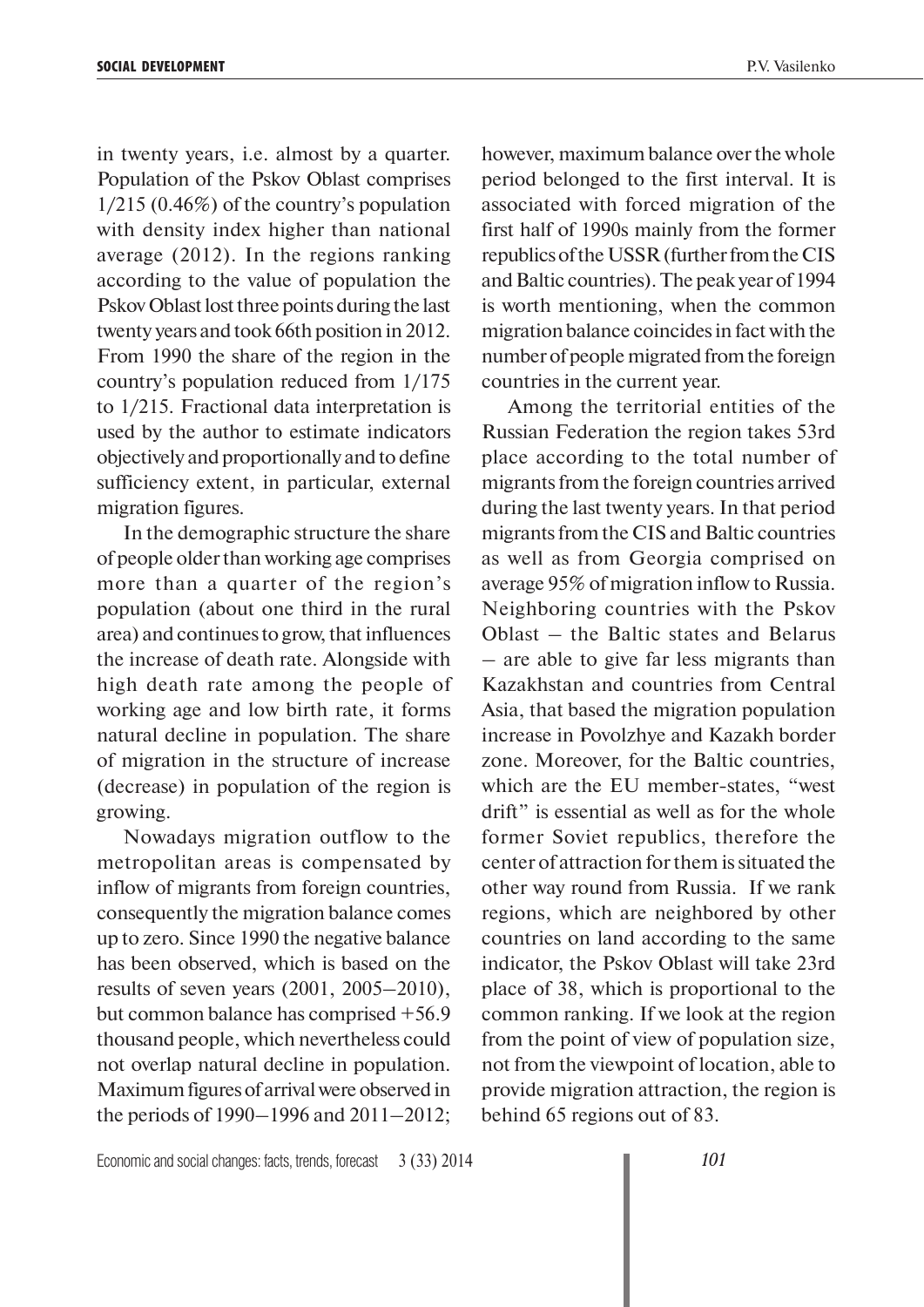

So far as population size of the Pskov Oblast in absolute terms has been rapidly decreasing during the last 50 years, it is better to use for analysis the relative indicator of the foreign migrants per 10 thousand people of the region's population in a year *(fig. 1)*.

In the peak year of 1994 according to that indicator the Pskov Oblast took the 11th place (with the indicator 148 people/10 thousand people) after the Magadan Oblast and the Smolensk Oblast, but before Povolzhye and the metropolitan areas; among the cross-border regions – the 5 place, ahead of the Kursk Oblast and the Voronezh Oblast, but conceding the Kaliningrad Oblast and the Belgorod Oblast. In 2011–2012 the region got into

the third decade according to the number of foreign migrants per 10 thousand people (the  $9<sup>th</sup>$  and  $12<sup>th</sup>$  places among the crossborder regions, respectively), owing to insignificant increase of migrants, as well as the decrease of population. The average value of indicator from 1993 till 2012 comprises 38 people/10 thousand people in the Pskov Oblast, and it takes the 22nd place in the common ranking and the 12th place in the cross-regions ranking.

On the *figure 2* there is a graph revealing two functions: proportion of the number of foreign migrants arrived in Russia to the number of those who arrived in the Pskov Oblast; and proportion of Russia's population size to the number of inhabitants of the Pskov Oblast.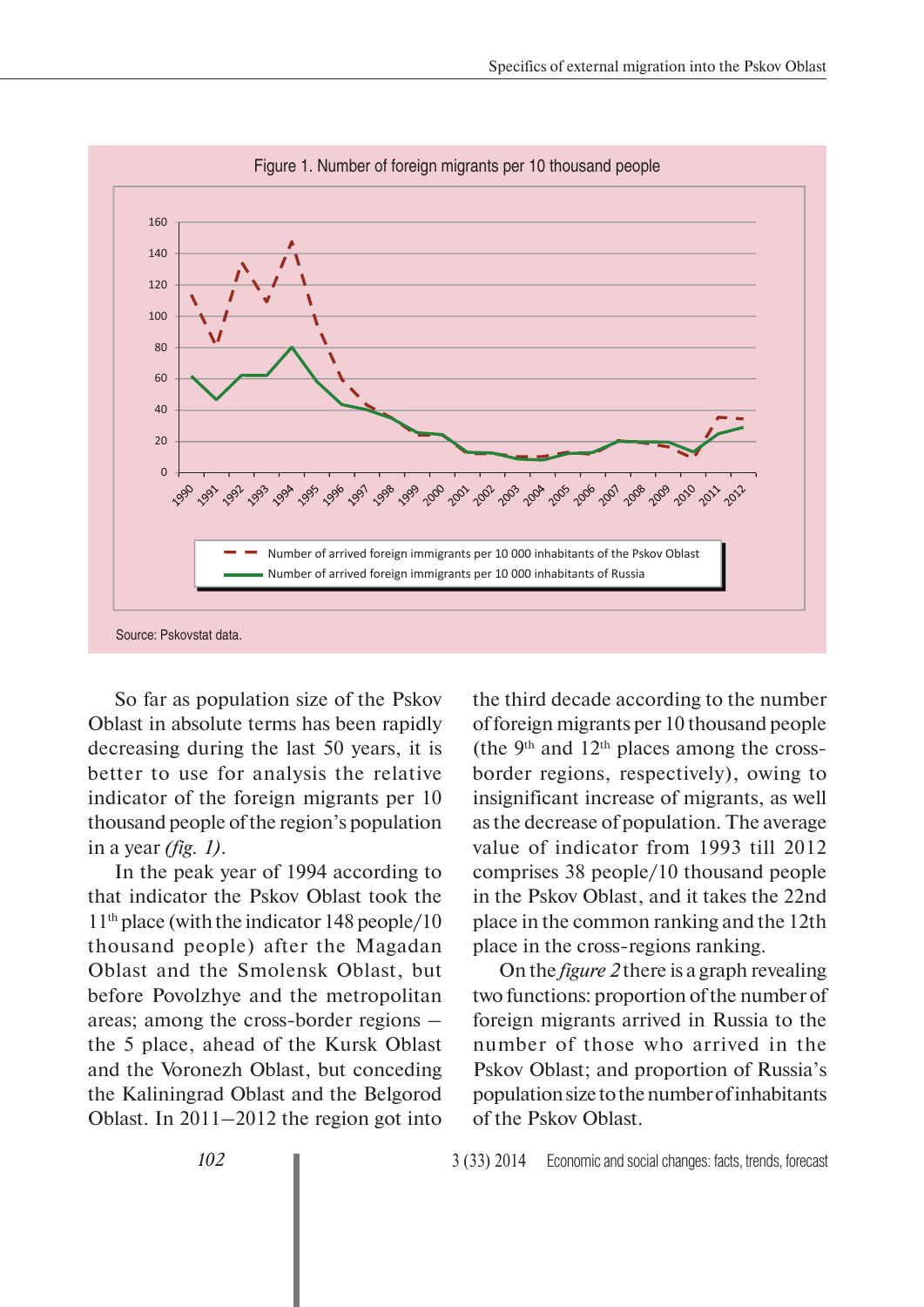

Figure 2. Proportion of the number of foreign migrants arrived in Russia

For instance, in 2000 the Pskov Oblast, population of which comprises 1/185 of Russia's population, was chosen by share of 1/185 from the total number of foreign migrants. Approximately the same values were in 1998 and 2007 – 1/182 and 1/181, 1/201 and 1/197, respectively. Maximum values of indicators correlation were observed in the period up to 1994 – the peak year for external migration to Russia. By that period the tendency regarding return of Russian-speaking population from the former Soviet republics to Russia that began long before the break-up of the USSR still remained. Absolute maximum within 23 years was evidenced in 1992

(1/83), just after the collapse of the USSR. Then the cross-border position of the Pskov Oblast had an impact on the relatively large number of migrants. Correlation of indicators had evened by 1998, when the forced migrations remarkably reduced. Further hesitation of indicator occurred in the range from 1/152 in 2004, which is higher than correlation of population of the Pskov Oblast and Russia in this year, to absolute minimum 1/304 in post-crisis year of 2010, which corresponded the minimum of people arrived in Russia, and apparently, enhancing role of economic factors.

Therefore, the share of migrants in the total number of Russia's foreign migrants,

Economic and social changes: facts, trends, forecast 3 (33) 2014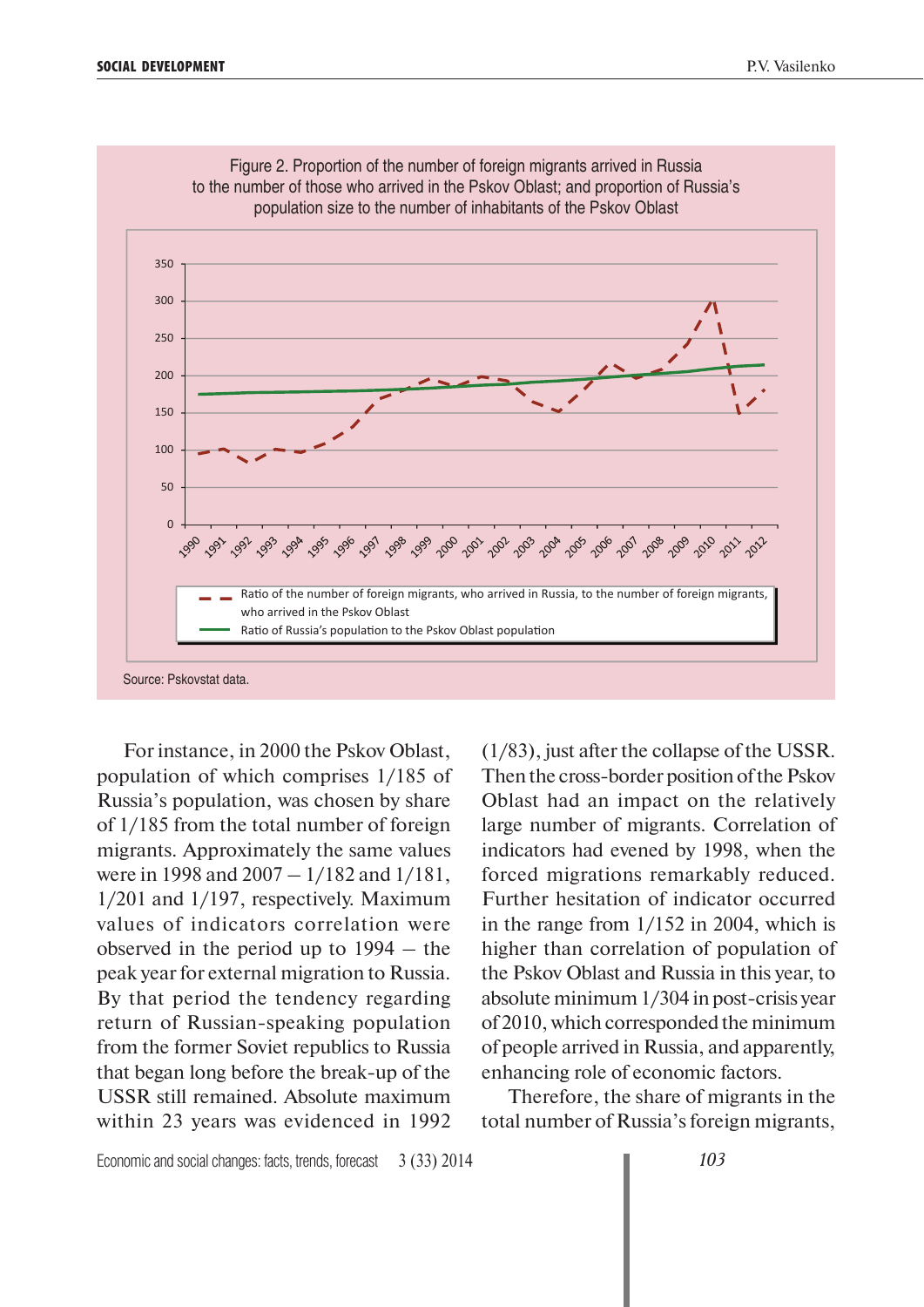selected the Pskov Oblast, since 1990 was changing from 1/83 to 1/304, and the share of region in the population of Russia, as mentioned above, reduced from  $1/175$  to  $1/215$ . Moreover, as the graph shows, trend lines of indicators are co-directional, but the graph of the share of people moved to the territory of the Pskov Oblast in the total number of those, who arrived in Russia, hovers around population function. All in all, if we take into consideration the structure of flow, then it corresponds the gravitation law of migration, according to which the intensity of migration flow is in direct proportion to disparity in the number of population of the

arrival and departure points, and inversely proportional to distance between them [2]. Notwithstanding that the invention and widespread use of the gravitation law of migration refers to the middle of the 20th century, the model is used in the analysis of the modern migration processes [1, 8]. In the 1990s the Pskov Oblast, turned out to be in close proximity with contributing countries, took the highest number of migrants (small distance showed up). Then the flow from the western neighboring countries balanced with the flow from the Central Asia countries and on the share of the region fell out its own "quota", corresponding to the number of the



3 (33) 2014 Economic and social changes: facts, trends, forecast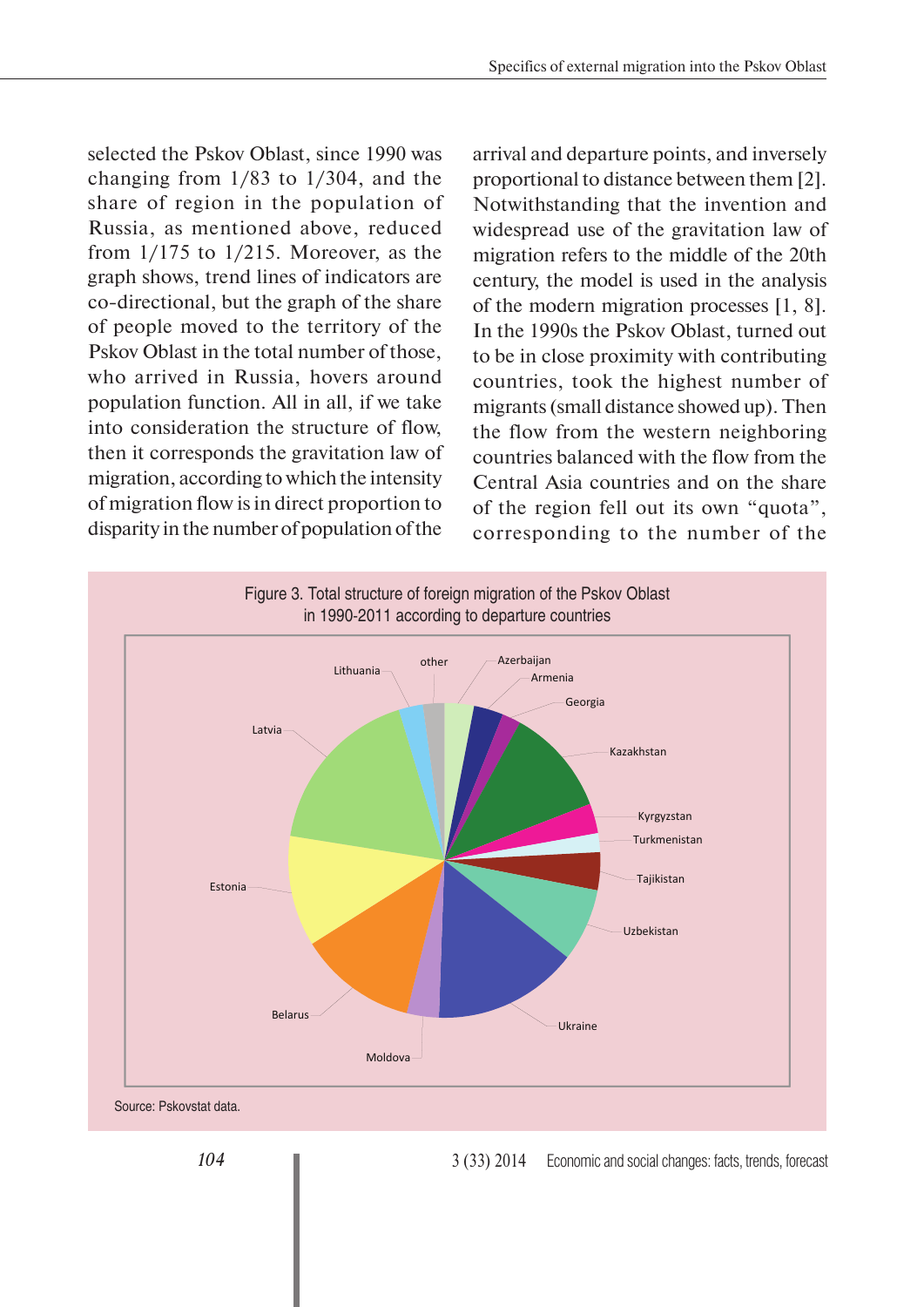region's population. During the last years, when the migrants from the Central Asia start to predominate, again the small distance showed up (significant remoteness from the departure point), as the result the region lacks migrants (although economic census of 2011.

factors and new peculiarities of migration registration interfere, consequently the situation does not look so unambiguous). Let us consider the structure of foreign

migration of the Pskov Oblast during 1990– 2011 according to departure count-ries *(fig. 3)*. In the investigation period the share of the CIS and Baltic countries, as well as Georgia in this structure comprised 97.7%. Let us divide these countries into four groups: the Baltic states (Lithuania, Latvia, Estonia), Belarus, Moldova and Ukraine, the Trans-Caucasian states (Azerbaijan, Armenia, Georgia) and the Central Asia countries (Kazakhstan, Kirghizia, Tajikistan, Turkmenistan, Uzbekistan).

Around one third of arrived migrants (32.4%) came from the Baltic states; that group took the first place among the contributing countries to the Pskov Oblast since 1990. Such indicator was determined by the high share of newcomers from Latvia (18.3%) and Estonia (11.8%), in consequence of mass migrations of the first half of the 1990s, when the arrival of the Russian-speaking population from the Baltic states started. The share of Lithuania was not significant (2.4%). The Pskov Oblast has a common border with Estonia, but historically the region is closely connected with its western neighbors not only by common border, but by population as well. The Russian-speaking population in the Baltic states remains numerous – 29.5%

of Latvia's population, 25.5% of Estonia's population, and 5.8% of Lithuania's population, according to the population

Moreover, the Russian-speaking diaspora in Latvia is the biggest one due to the number of Russians per its one resident. Every third resident of the border areas of the Pskov Oblast has relatives across the border in Estonia and Latvia [6].

Regardless of close relationship and high potential of diaspora, mass migration from the Baltic states stopped in the second half of the 1990s. On the one hand, the common peak of migrations of the Russian-speaking population to Russia passed by that time, and that corresponded to the common tendency (everybody, who wanted to leave immediately, left). On the other hand, in the end of 1995 the Baltic states applied for accession to the European Union, and new prospects marked out for residents from Estonia, Latvia and Lithuania. Socio-economic inequality started to grow. Due to reduction of potential migrants, the migration flow ran down. For Estonia and Latvia that category included, first of all, stateless persons, the number of those significantly reduced, and many of them entered preretirement and retirement age, when the possibility of migration declined. Children, born after republics became independent, received citizenship (partly holding parents in place) and now, being the EU citizens, did not connect their future with Russia. For migrants from Latvia both to the Pskov Oblast, and to Russia at large, decrease of indicator was characteristic during 2002– 2008. It was noteworthy that in Latvia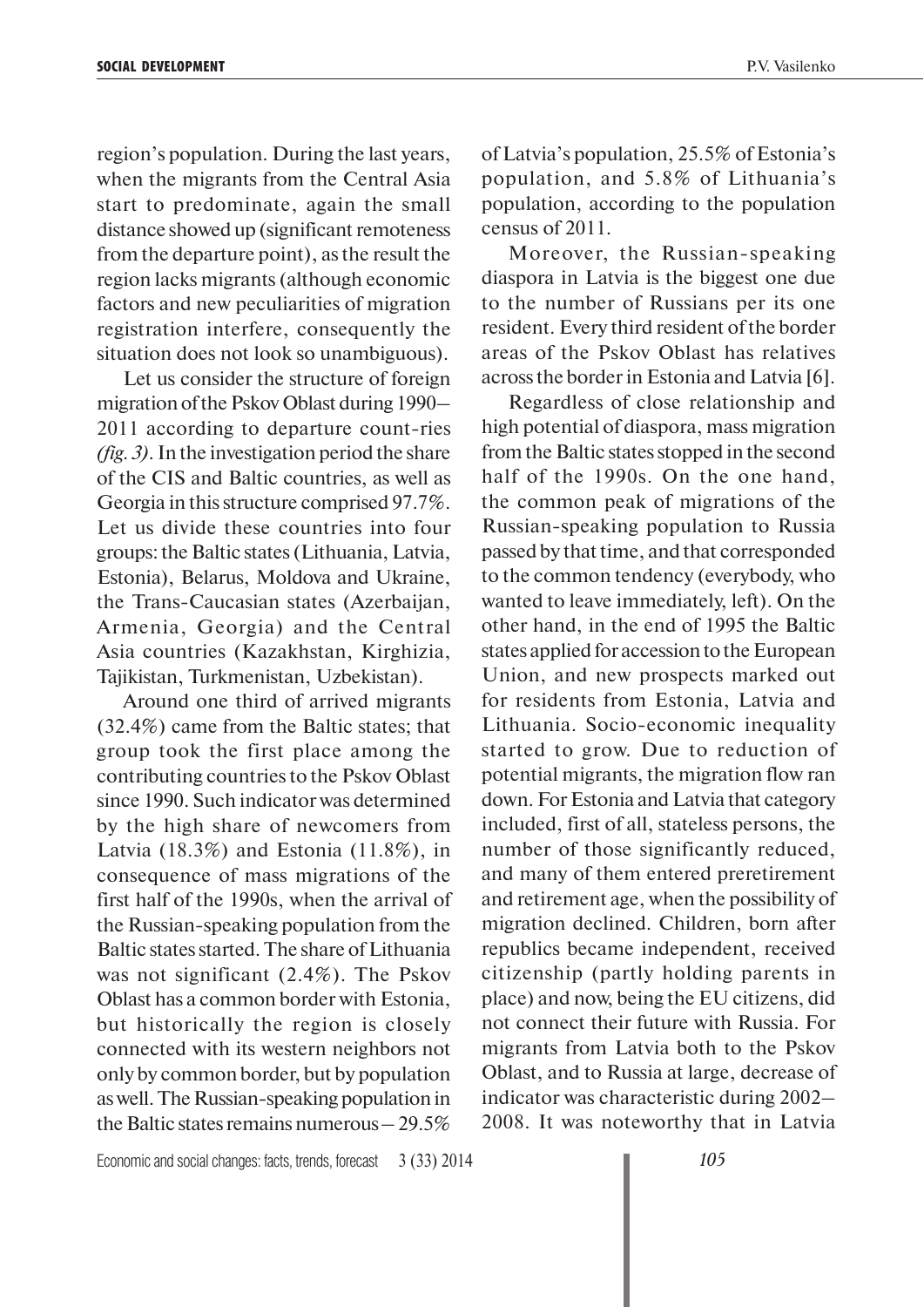in that period there was a special body – Secretariat of the Minister on special commissions on common integration affairs. It was aimed at conducting a dialogue between government and ethnic minorities of Latvia (including Russians), struggling with discrimination, solving existing problems, contributing to creation of society with single value system, etc. Activities of secretariat came under constant criticism, and in 2008 it ceased to exist. After that migration outflow from Latvia to the Pskov Oblast increased again. It was worth mentioning that the program on contributing voluntary resettlement of nationals applied to the residents from the Baltic states as well.

The share of migrants from the Baltic states arrived in the Pskov Oblast in the amount of people arrived in Russia was high – on average  $1/27$  for the period 1993–2011. Maximum figures were observed for Estonia till 1998 – more than 1/10 of all migrants from that country settled in the Pskov Oblast. Similar figures in that period were observed in Latvia (around 1/10). Further the insignificant hesitation of indicator for both countries was under way (up to  $1/20$ ). The share of migrants from Lithuania, selected the Pskov Oblast, was maximum in 2007 –  $1/28$  and minimum in  $2010 - 1/217$ , having the average value 1/57. For the region accumulating 1/191 of all Russia's population, those indicators were high and were determined by neighborhood with those countries. Let us consider the distribution of average value concerning the number of migrants arrived from the Baltic states per 10 thousand people in the line Pskov – Moscow, with distance from the border. The highest value was observed in the Pskov Oblast – 11.6 people per 10 thousand people. The next were the Novgorod Oblast and the Smolensk Oblast – 4.6 people and 3.1 people per 10 thousand people, respectively. It was interesting that correlation of indicators of those regions was proportional to correlation of distance from Riga to Veliky Novgorod and from Riga to Smolensk. The closing regions were the Tver Oblast  $-2.7$ people per 10 thousand people and the Moscow Oblast along with Moscow, the low indicator of those (0.6 people per 10 thousand people) was determined not only by the remoteness, but large population size of the metropolitan area. Therefore, according to the distance of the Russian territory from the borders, the number of arrived migrants from the Baltic states per 10 thousand people is reducing, i.e. intensity of migration is in direct relationship to distance. The common share of the Baltic states in the migration structure to the Pskov Oblast reduced from 39% (1994) to 17% (2011).

The next group of countries consisting of Belarus, Ukraine and Moldova, in 1990–2011 provided 31.3% of foreign migrants of the Pskov Oblast. The share of people arrived from Ukraine during that period comprised 15.6%, Belarus – 12.3%, Moldova – 3.4%. Migration dynamics of this group differs from migration dynamics of the Baltic states. The peak year is 1990, then by 1992 the downswing was observed (it could be assumed that potential migrants ruminated to move or not). By the landmark year of 1994 there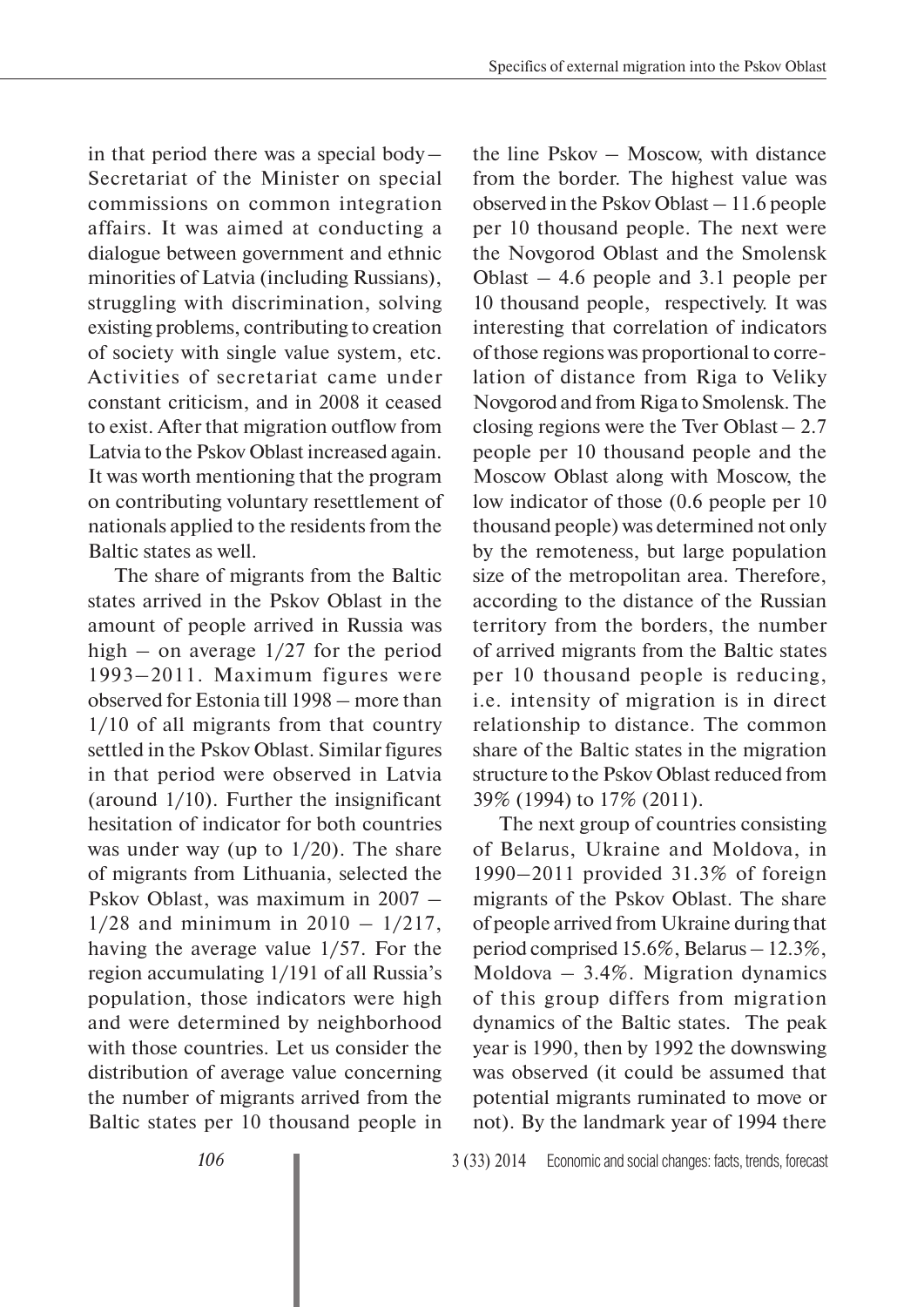was a new growth. The common number of migrants till 1996 ceded the number of those arrived from the Baltic states, but in 1994 from the Central Asia as well. However, decrease of the common number of migrants in the second half of the 1990s did not turn out to be so rushing as for the Baltic states: since 1998 on average 450 people in one year from Belarus, Ukraine and Moldova were steadily coming to the Pskov Oblast against 180 people in one year from Estonia, Latvia and Lithuania.

In contrast to the Baltic states, Belarus, Ukraine and Moldova have more numerous Russian diasporas. The largest diaspora is situated in Ukraine (more than 8 million people, according to the population census of 2001); number of Russians in Belarus is great as well (7.9 million people according to the population census of 2009), 200 000 of Russians live in Moldova (according to the population census of 2004). Notwithstanding that number of Russian diasporas of post-Soviet Lithuania and Moldova are comparable, number of migrants from these countries comprise hundreds from Lithuania and thousands from Moldova. The share of migrants from Belarus, Ukraine and Moldova, selected the Pskov Oblast in the total number of migrants from these three countries, selected Russia during 1993–2011, is low – 1/133. However, inside this group there exist some differences: for Belarus, having the common border with the Pskov Oblast, this indicator equals 1/48. For Ukraine this indicator comprises 1/225, testifying that the Pskov Oblast all in all turned out to be less attractive than "average" region of Russia, though there are fluctuations of correlation. The share of migrants arrived in the Pskov Oblast in the total number of migrants arrived in Russia from Moldova during 1993–2011 equals 1/126 on average, moreover, indicator's periods of growing smoothly interchange periods of decline. In view of political events in Ukraine at the close of 2013 – at the beginning of 2014 and expected growth of the migration flow, the role of this country as the migration donor including the Pskov Oblast situated over the western borders, increases.

Let us consider distribution of average value of the indicator concerning the number of migrants arrived from Belarus, Ukraine and Moldova per 10 thousand people in the line Bryansk – Saint Petersburg. Here the indicator smoothly decrease from the Bryansk Oblast (17.5 people/10 thousand people), lodged between Belarus and Ukraine, through border regions – the Smolensk Oblast (9.7) and the Pskov Oblast (11.2) to relatively distant the Novgorod Oblast (9.7) and populous St. Petersburg (along with the Leningrad Oblast  $-7.7$ people/10 thousand people).

According to population size the third group of contributing countries for the Pskov Oblast consists of Central Asia countries. Residents of Kazakhstan, Kirghizia, Tajikistan, Turkmenistan and Uzbekistan provided 28% of foreign migration during 1990–2011. Migration dynamics to the Pskov Oblast from Central Asia countries is more stable than dynamics of two previous groups of countries – disparity between minimum and maximum of migrants during the investigation period comprises 3233 people, while for the Baltic states – 5818 people, and for Belarus, Ukraine and Moldova – 4468 people.

Economic and social changes: facts, trends, forecast 3 (33) 2014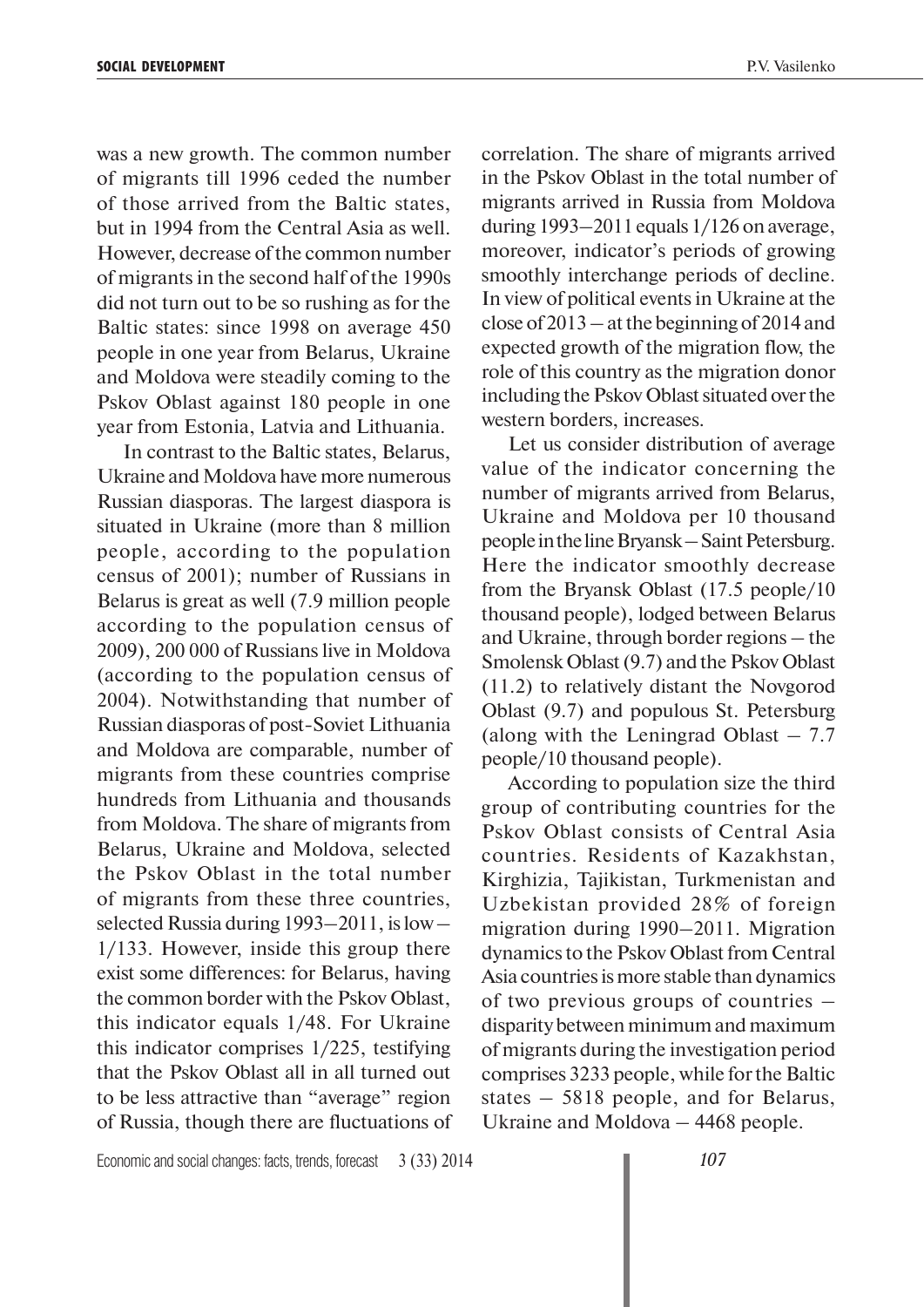In 1994 traditional peak was observed, and then local maximums in the total dynamics were evidenced, when migrants came from the remote republics of the Pskov Oblast. In the common structure of contributing countries Central Asia republics were obviously prevailing in 1998, 2001, 2004, as well as starting from 2009. Among the group of Central Asia countries Kazakhstan and Uzbekistan could be marked, which were leading due to the population size in their region and providing respectively 11 and 8% of the whole foreign migration to the Pskov Oblast during 1990–2011. However, from 2006 the number of migrants from the less successful Uzbekistan started to prevail.

During 1990–2011 22 910 people came to the Pskov Oblast from Central Asia, on average 208 people in a year from each of the five republics. Russian-speaking diasporas of Central Asia are numerous, Kazakhstan with 23% of Russians (around 4 million people) and Uzbekistan (around 1 million people) stand out. Outflow of population from Central Asia republics started in 1970 along with ethnic conflicts of the 1980s–1990s and breakup of the USSR strengthened. At present localization of personnel policy, nationalization of education and emerging role of national languages make Russianspeaking population leave Central Asia. Therefore, migration potential of republics remains high. According to the forecast of M.B. Denisenko and N.V. Mkrtchan [3], in the period till 2030 half of the rest Russianspeaking population of Central Asia, i.e. around 2.5 million people (125 thousand people per year) would move to Russia.

While retaining the tendency of the last five years, it would be around 350 people in a year for the Pskov Oblast.

The share of migrants from Central Asia arrived in the Pskov Oblast in total number of Central Asia's migrants to Russia during 1993–2011 was not big – 1/264. More indifferent to the Pskov Oblast were former residents of Kazakhstan (1/378) and Uzbekistan (1/269). However, there were local maximums – in 1994 the region was chosen by 1/71 and 1/91 of all migrants of Tajikistan and Turkmenistan. After the implementation of the state programme on rendering assistance to voluntary resettlement of nationals living abroad to Russia, the number of migrants from Central Asia increased next larger than migrants from other countries. Regardless of republics' remoteness from the Pskov Oblast and existence of the Baltic Russianspeaking diasporas with high potential, in the near future it would make Central Asia countries the leaders of the contributing countries to the Pskov Oblast.

Let us consider distribution of average value of the indicator concerning the number of migrants arrived from Central Asia countries per 10 thousand people in the line Orenburg – Pskov. Here dynamics is not so unambiguous in comparison with two previous groups of countries. However, if we do not take into account Moscow and the Moscow Oblast, Mordovia and the Ryazan Oblast, we can say that the indicator decreases from Orenburg, Samara and Ulyanovsk to Tver and Pskov.

The last group of former Soviet republics, influencing the migration picture of the Pskov Oblast, consists of the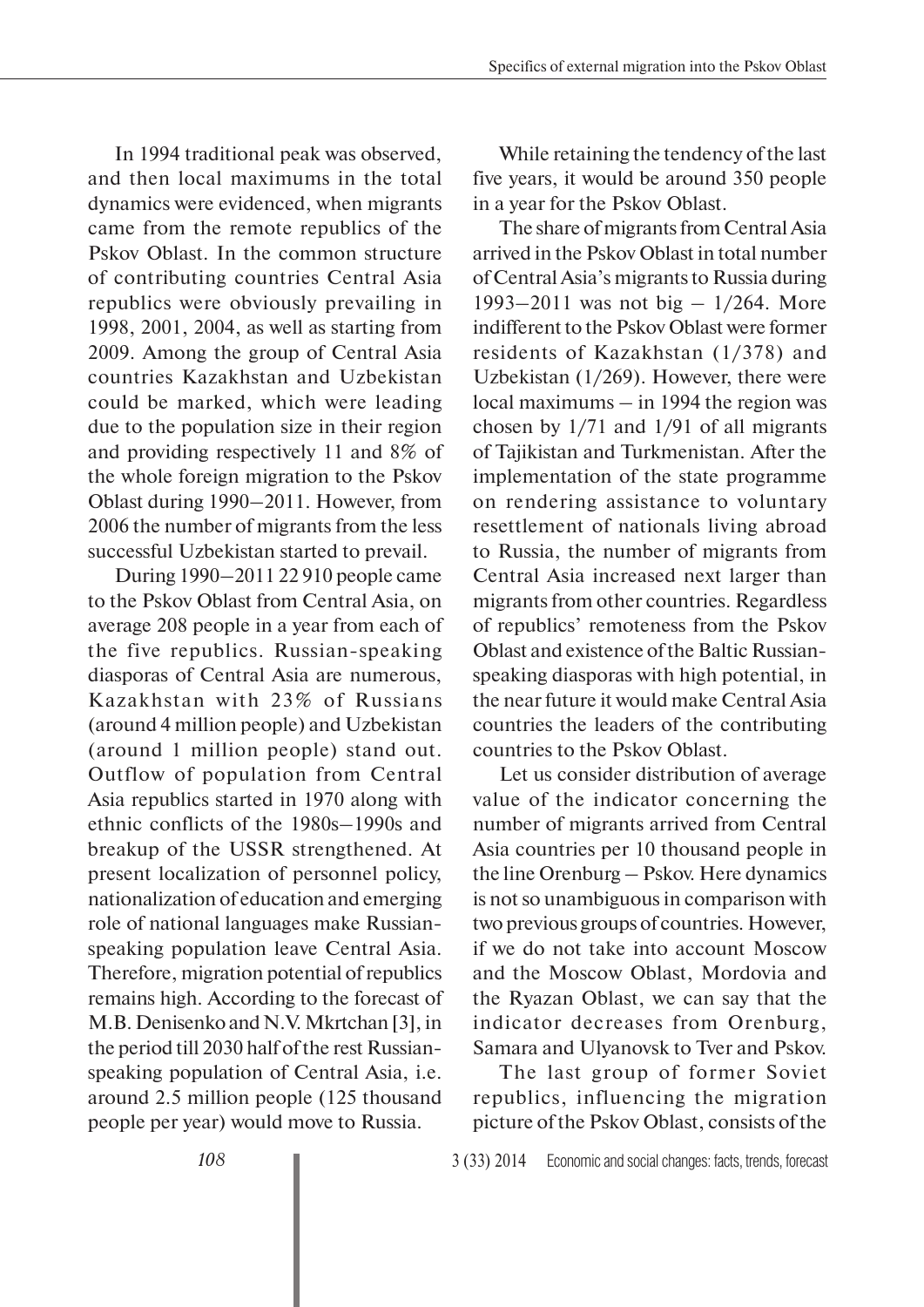republics of Transcaucasus. Their share in the total number of migrants during 1990–2011 was not big – 8.3% (6789 people). In dynamics of arrival since 1990 after maximum 1994 there was a long-term decline till growth in 2007 on the threshold of economic crisis. It was interesting that the number of migrants from other CIS countries in those years did not grow or grew slightly.

The Russian-speaking diaspora of Transcaucasus is not great, especially after mass migrations at the beginning of 1990s. Migration movement involves not only Russians, but also representatives of titular nations – according to the population census of 2010 2 million of Azerbaijanians, Armenians and Georgians live in Russia (including around 4 thousand on the territory of the Pskov Oblast), that suppose contact of mighty foreign diasporas with their native countries. However, the Pskov Oblast was not an attractive region for migrants from Transcaucasus – since 1990 it was chosen only by every four-hundredth newcomer from Azerbaijan, Armenia or Georgia.

Due to distribution of average value of the indicator concerning the number of migrants arrived from Transcaucasus countries per 10 thousand people in the line "North Ossetia – the Pskov Oblast", all the migrants settle evenly along the way and do not reach the Pskov Oblast.

As a conclusion, we can mark that the Pskov Oblast, situated near the border, is attractive in terms of migration. Common migration balance during the last 20 years was positive. Foreign migration was

presented generally by people from the post-Soviet republics, besides since 1990 in absolute indicators, almost equally both from the Baltic states, Ukraine, Belarus, due to their territorial closeness, and from Central Asia and in a less degree from Transcaucasus and Moldova. According to the existing tendencies, in the structure of external migration predominance of Central Asia direction and essential decrease of the Baltic direction should be expected in the nearest future. In relation to the political events in Ukraine and the possibility of reinforcement of migration flow to Russia it is necessary to take measures on the level of local authorities for creation of some advantages to redistribute part of the flow in favor of the Pskov Oblast. In the external migration picture of the Pskov Oblast the following peculiarity can be noted: the number of foreign migrants is relatively proportional to the population size of the region and co-directionally fluctuates in time with it. Herewith, there is a link between the intensity of migration and distance, which alongside with the previous remark allow speaking about impact of gravity forces on external migration picture of the region. While making out the conception of the Pskov Oblast it is recommended to pay attention to the expected change in the structure of foreign migration in relation to demographic and political processes in the contributing countries. While solving demographic problems of the Pskov Oblast, in general, special attention should be paid to attraction and adaptation of foreign migrants.